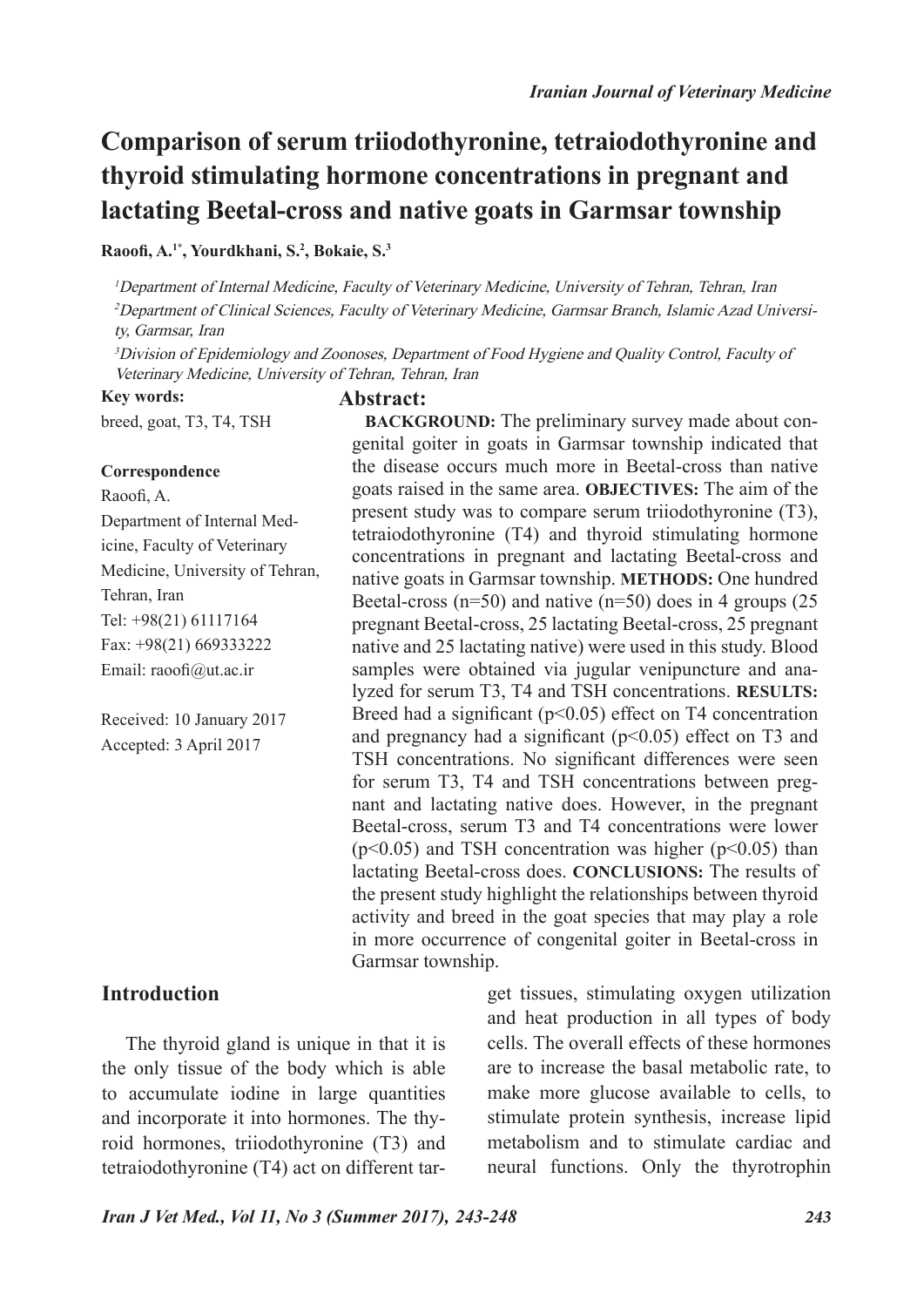(thyroid stimulating hormone, TSH) and the availability of iodine affect the rate of formation of the thyroid hormones (Capen and Martin, 1989). Metabolic differences during gestation and lactation are important when studying thyroid activity and making breed comparisons (Williams et al., 2004).

Goiter is an enlargement of the thyroid gland. In ruminants, goiter usually suggests attempted compensation for a hypothyroid state. Normally, low T4 and T3 output stimulates increased TSH output, which leads to increased iodine uptake from the blood and hyperplasia of the gland (Smith and Sherman, 2009). Congenital goiter is a non-inflammatory and non-neoplastic enlargement of thyroid gland in the fetus and is regarded as a common anomaly in goats (Al-Ani et al., 1998). The preliminary survey made about congenital goiter in goats in Garmsar township (center of Iran) indicated that the disease occurs much more in Beetal-cross than native goats and sheep raised in the same vicinity (Shakeri, 2004). The aim of the present study was to evaluate whether breed can affect serum T3, T4 and TSH concentrations in pregnant and lactating does. To our knowledge, there are no published data about the relationships between thyroid activity and breed in the goat species.

# **Material and Methods**

The present study was carried out in Garmsar township located in the center of Iran. From 4 flocks at this area, 100 healthy Beetal-cross (n=50) and native (n=50) does in 4 groups (25 pregnant Beetal-cross, 25 lactating Beetal-cross, 25 pregnant native and 25 lactating native) aged between 3 and 6 years and with an average weight of 45 kg were used in this study. The goats were

kept indoors and the diet used consisted of alfalfa hay, wheat straw and barley.

Blood samples were collected from the jugular vein in test tubes, and the blood was allowed to coagulate. Serum was then harvested following centrifugation, frozen and stored at -70 °C, until analyzed.

The serum total T3, T4 and TSH concentrations were measured by Enzyme-Linked Immunosorbent Assay (ELISA) kit (Diaplus Inc, USA). The mean intra-assay coefficients of variation (CV) were 4.0, 4.1 and 4.9%, the mean inter-assay CV were 4.2, 5.9 and 4.9% for serum T3, T4 and TSH, respectively.

Statistical analyses were performed using the SPSS version 16 statistical software package. Normality and homogeneity of variance assumptions for variables were satisfied and using two-way analysis of variance (ANOVA). Multiple comparisons were made by using post-hoc tests (LSD method) to find which groups were significantly different from each other, and  $p<0.05$ was considered to be significant.

## **Results**

The serum T3, T4 and TSH concentrations in the pregnant and lactating, native and Beetal-cross does are set out in Table 1. Breed had a significant  $(p<0.05)$  effect on T4 concentration and pregnancy had a significant ( $p<0.05$ ) effect on T3 and TSH concentrations. No significant differences were seen for serum T3, T4 and TSH concentrations between pregnant and lactating native does. However, in the pregnant Beetal-cross, serum T3 and T4 concentrations were lower (p<0.05) and TSH concentration was higher ( $p<0.05$ ) than lactating Beetal-cross does.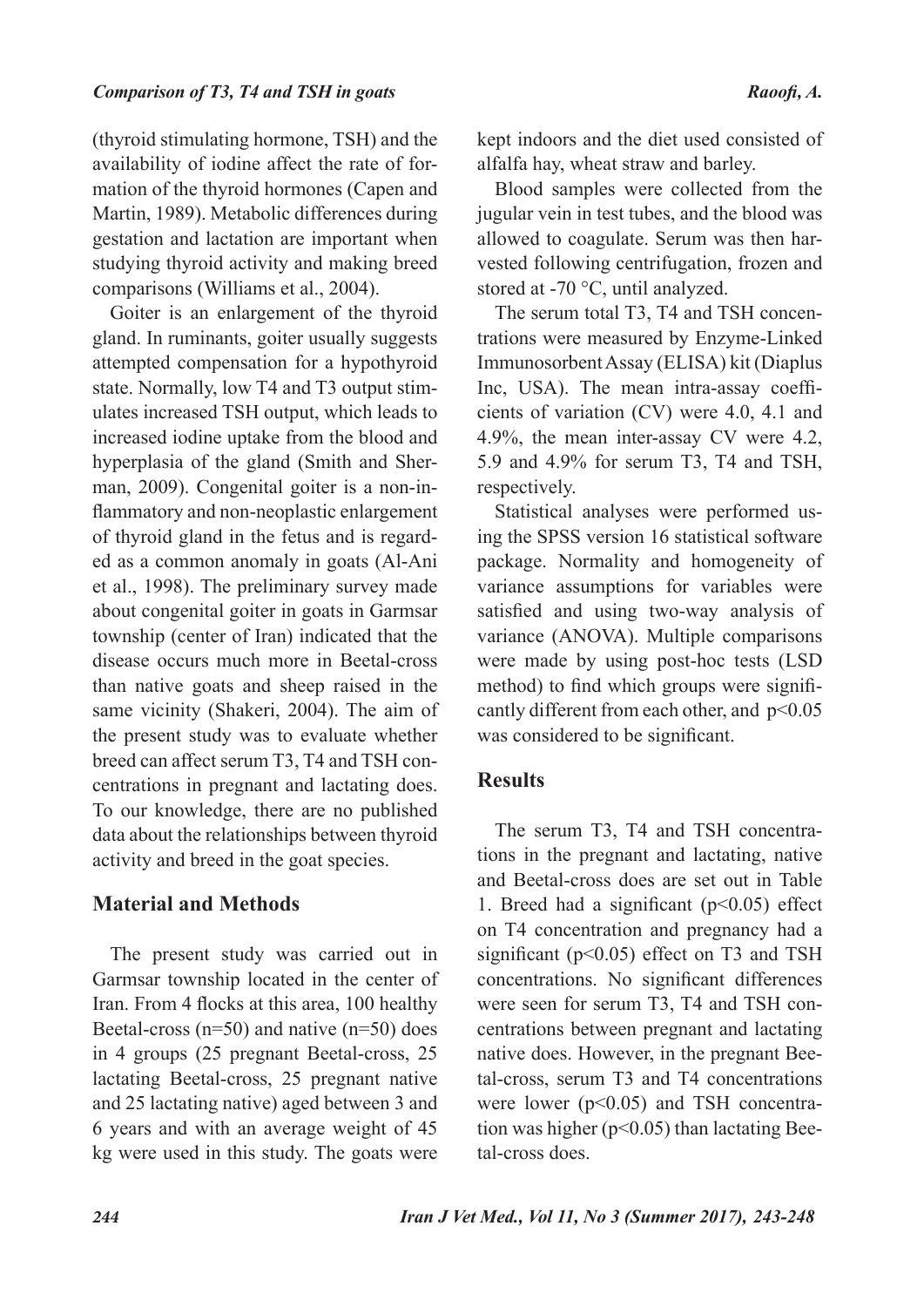#### *Raoofi, A.*

Two of the 25 pregnant Beetal-cross gave birth to 3 kids (1 single and 1 twin) with congenital goiter.

# **Discussion**

Changes of blood thyroid hormone concentrations are an indirect measure of the changes in thyroid gland and extrathyreoidal deiodination activity (Todini, 2007). Variations in hormone concentration allow the animals to adapt their metabolic balance to different environmental conditions, variation in nutrient requirements and availability, and to homeorhetic changes during different physiological stages. Endogenous factors (breed, age, gender, body weight, physiological state), environmental factors (climate, season, photoperiod) and nutrition are able to affect thyroid activity and hormone concentrations in blood (Anderson and Harness, 1975; Riis and Madsen, 1985; Blaszczyk et al., 2004; Todini et al., 2006; Todini et al., 2007).

The present study indicated the significant effect of breed on T4 concentration in Beetal-cross and native Iranian goats. This may be related to differences in body size, length and amount of hair coat and body fat. Larger frame cattle and sheep have been shown to have higher circulating levels of T4 (Verde and Trenkle, 1987; Forbes et al., 1998).

Suffolk ewes had higher plasma T4 levels than Gulf Coast native ewes in the United States, which was positively associated with larger body size and enhanced growth rate potential (Forbes et al., 1998; Williams et al., 2004). Verde and Trenkle (1987) evaluated differences in metabolic hormone levels between large-frame Simmental crossbred steers and small-frame Angus

crossbred steers, and found large-frame steers had higher plasma levels of T4.

The effect of breed on T4 concentration may be partly attributable to the lower length and amount of hairs, and lower body fat in Beetal-cross goats. These may be associated with means of thermoregulation. Higher plasma T4 concentrations in Assaf ewes than Merino and Rasa Aragonesa ewes have been related to differences in wool growth rate (Abecia et al., 2005).

Newborn Blackface lambs had greater plasma T3 and T4 concentrations than Suffolk lambs and this was associated with higher body temperature and better thermoregulatory ability (Dwyer and Morgan, 2006). Lambs breeds that are reared in hill regions (extensive conditions) have an improved thermoregulation than those reared in lowland (intensive conditions) and this is associated with birth coat characteristics and higher plasma T3 and T4 levels (Dwyer and Lawrence, 2005).

In sheep, the effects of breed on thyroid activity and thyroid hormones plasma concentrations have been described. The decrease in plasma T4 concentrations induced by feed restriction was greater in crossbreed ewes compared to native Indian sheep (Naqvi and Rai, 1991). Higher plasma concentrations of T3 and T4 in ram lambs have been related to higher prolificacy of the Outaouais breed than the Suffolk breed (Fallah-Rad and Connor, 1999). Cold stress in newborn Merino lambs have been associated with a higher increase of plasma T3 and T4 concentrations than Romney-Marsh lambs (Doubek et al., 2003).

There were no significant differences in serum T3, T4 and TSH concentrations between pregnant and lactating native does. However, these differences were signifi-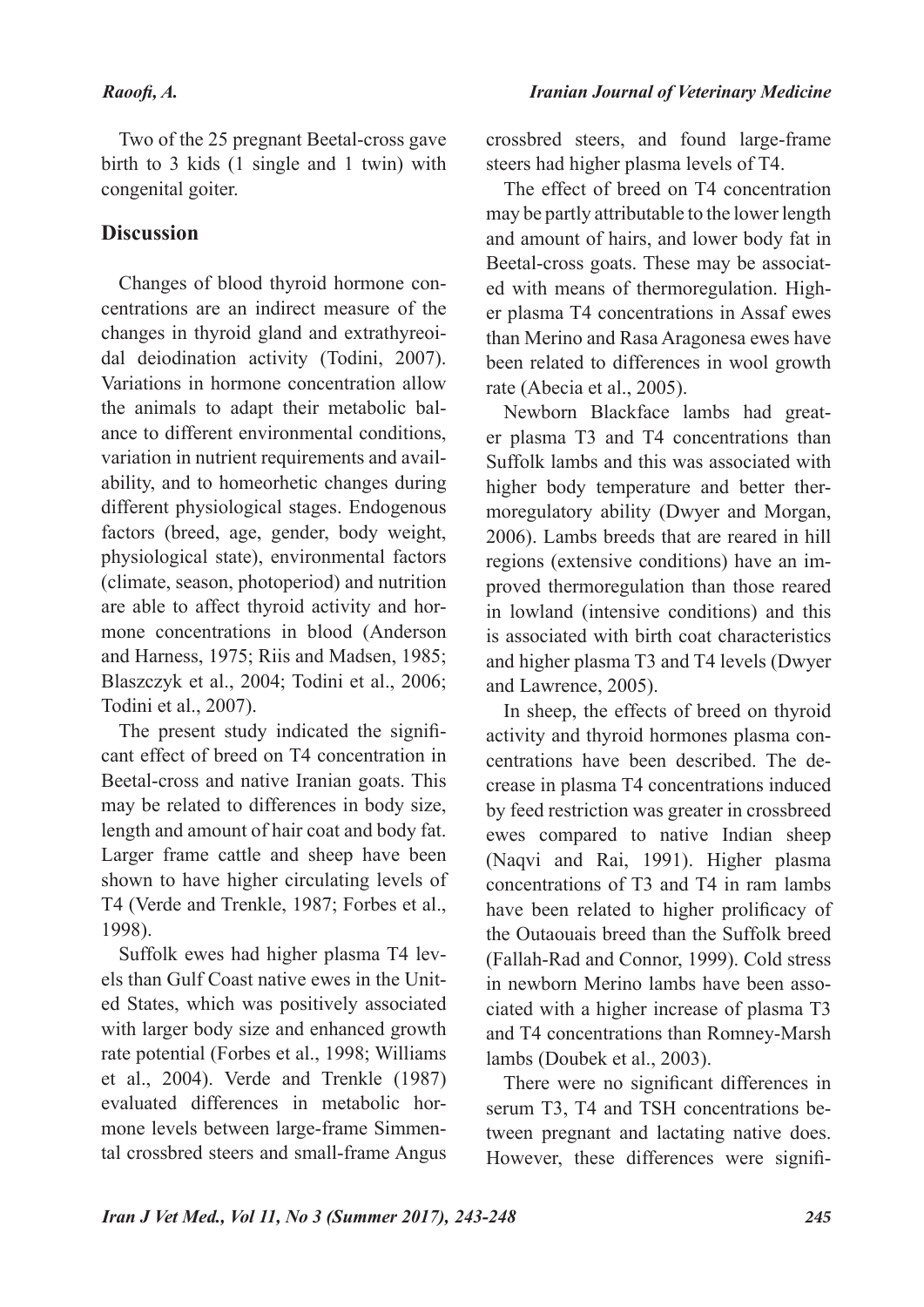| <b>Breed</b>                                                                                                             |  |
|--------------------------------------------------------------------------------------------------------------------------|--|
| mean $\pm$ SE. B= Breed, P= Pregnancy, ab Values with different symbol in each row are significantly different (p<0.05). |  |
| Table 1. T3, T4 and TSH concentrations in pregnant and lactating, native and Beetal-cross does. Values were expressed as |  |

| DICCU                |                               |                               |                              |                               |       |        |              |
|----------------------|-------------------------------|-------------------------------|------------------------------|-------------------------------|-------|--------|--------------|
|                      | <b>Native</b>                 |                               | Beetal-Cross                 |                               |       | Pvalue |              |
| Parameters           | Pregnant<br>$(n=25)$          | Lactating<br>$(n=25)$         | Pregnant<br>$(n=25)$         | Lactating<br>$(n=25)$         | В     | D      | $B \times P$ |
| $T3$ (ng/ml)         | $1.38 \pm 0.05$ <sup>ab</sup> | $1.27 \pm 0.03$ <sup>ab</sup> | $1.25 \pm 0.07$ <sup>a</sup> | $1.40 \pm 0.05^{\circ}$       | 0.975 | 0.684  | 0.014        |
| $T4$ (ng/ml)         | $78.40\pm 6.46$ <sup>ab</sup> | 93.08 $\pm$ 7.38 <sup>a</sup> | $60.96 \pm 5.82^b$           | $80.36 \pm 6.39$ <sup>a</sup> | 0.023 | 0.011  | 0.719        |
| $TSH$ ( $\mu$ IU/ml) | $0.92 \pm 0.23$ <sup>a</sup>  | $0.87 \pm 0.24$ <sup>a</sup>  | $1.07 \pm 0.21$ <sup>a</sup> | $0.26 \pm 0.04^b$             | 0.254 | 0.032  | 0.058        |

cant in Beetal-cross. This may be associated with a higher average number and body size of fetuses in the pregnant Beetal-cross does. Plasma levels of thyroid hormones in goats at mid-pregnancy rose compared with the low levels observed just before estrus and mating. Then, during the second half of pregnancy, maternal hormone levels progressively decrease, probably because of the negative energy balance (Todini et al., 2007).

The iodine required for thyroid hormones synthesis in the fetal thyroid glands were taken up from the maternal circulation. Extraction of iodine from the maternal circulation, which would increase with the higher fetal number, would decrease iodine availability for the maternal thyroid glands that ultimately reduced maternal thyroid hormones synthesis and their total circulating concentrations (Manalu et al., 1997).

Plasma T4 concentrations in the twin-bearing does, which are often characterized by negative energy balance, had a greater reduction as compared to those in single-bearing does with less negative energy balance (Manalu et al., 1997). Different energy intakes significantly affect total plasma T4 concentrations, but not total plasma T3 levels. These findings suggest that the effects of energy intake on thyroid secretion of T4 are not always coupled to the corresponding changes in peripheral monodeiodinase activity (Todini et al., 2007).

The significant differences in serum T3, T4 and TSH concentrations between pregnant and lactating Beetal-cross does may be related to higher milk yield in the Beetal-cross does. An inverse relationship between blood thyroid hormone concentrations and milk yield has been observed in goats (Riis and Madsen, 1985). Blum et al (1983) evaluated thyroid hormones in relationship to milk yield in dairy cows and reported negative correlation between thyroid hormones and milk yield during several periods of lactation.

The drop in T4 secretion rate at the onset of lactation appears to be a homeostatic adaptation to a decreased fuel supply, similar to the situation with fasting or energy malnutrition (Riis and Madsen, 1985). These findings may support the meaning of blood thyroid hormone levels as indicators of the energy balance, and in lactating animals as well (Todini, 2007).

Under similar conditions, congenital goiter occurs much more in Beetal-cross than Iranian native goats (Shakeri, 2004). This may be related to significant lower serum concentrations of T3 and T4 in pregnant than lactating Beetal-cross does. This breed may be more susceptible to iodine deficiency compared to Iranian native goats. Iodine deficiency and feeding of goitrogens substances are two major mechanisms by which diet can cause development of goiters in goats.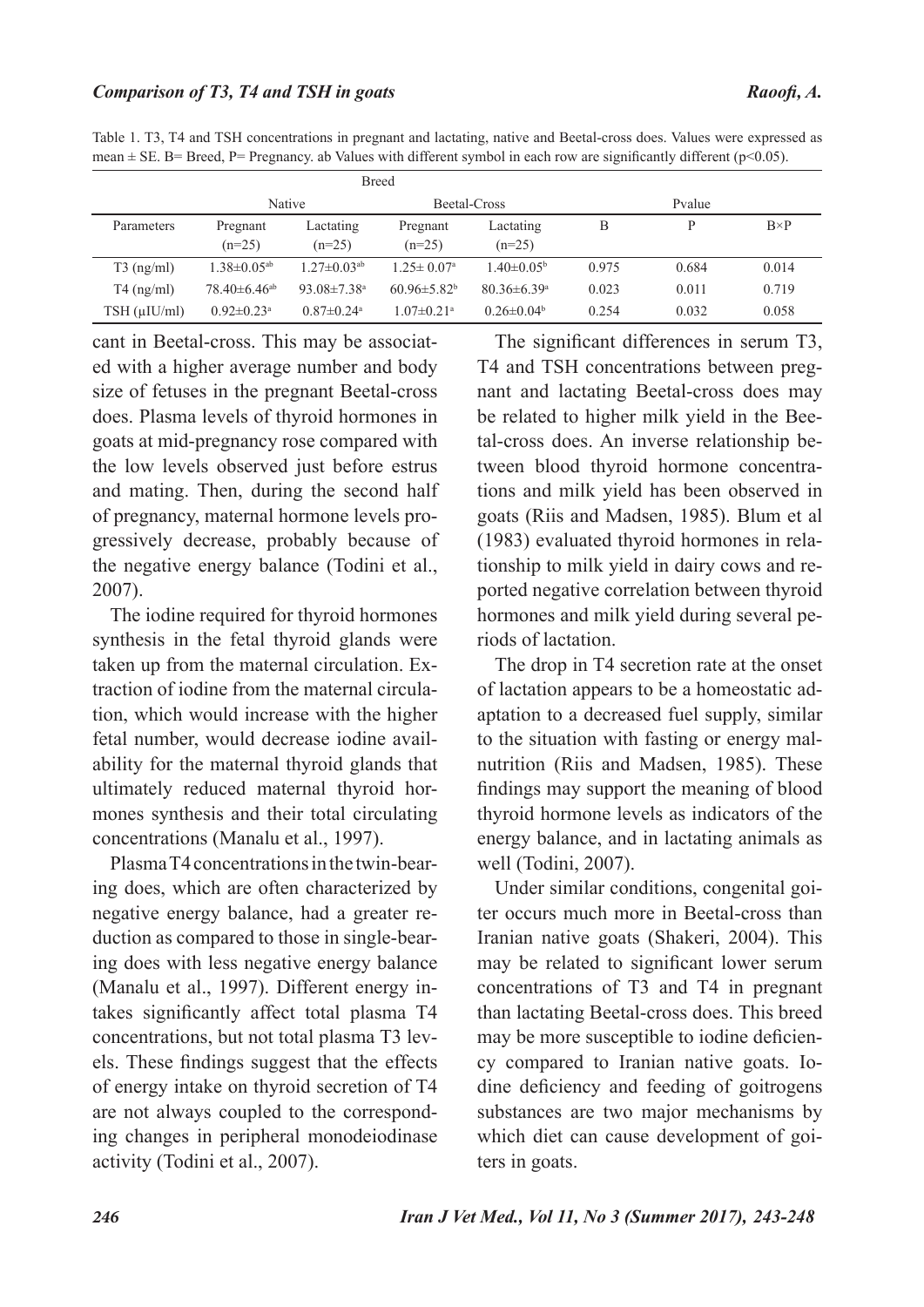## *Raoofi, A.*

Breeds of goats vary in sensitivity to iodine deficiency (Smith and Sherman, 2009). The Boer goat, a rapidly growing meat breed from South Africa, seems to be especially susceptible. It is possible that selection for resistance to iodine deficiency would be selection for slow growth rate (Van Jaarsveld et al., 1971). The Angora goat is apparently very susceptible to iodine deficiency (Smith and Sherman, 2009). In the Himalayas, where caprine goiter was extensively studied, indigenous strains were apparently more resistant to iodine deficiency than were goats (Barbari or Alpine) purchased from outside regions (Rajkumar, 1970).

Congenital goiters in Beetal-cross goats may have hereditary etiology. Inherited congenital goiter has been described in an inbred strain of Dutch goats (mixed Saanen and dwarf goats). The condition was inherited as an autosomal recessive trait (Kok, 1987).

Thyroglobulin, the normal precursor of the thyroid hormones T3 and T4, was not produced in the goat that was homozygous for this trait. As a consequence, the normal feedback mechanisms were impaired and continuous thyrotropin secretion led to development of a goiter (Smith and Sherman, 2009). The responsible mutation in the thyroglobulin gene has been characterized (Rivolta and Targovnik, 2006). Congenital goiters have also been suspected to be hereditary in Boer goats (Van Jaarsveld et al., 1971) and Shami dairy goats (Al-Ani et al., 1998).

The results of present study indicate breed and physiological state of the animal may influence the thyroid activity in Beetal-cross goats. The significant lower concentrations of serum T3 and T4 and higher concentration of TSH seen in pregnant Beetal-cross goats (compared to lactating does

#### *Iranian Journal of Veterinary Medicine*

of this breed) suggests that the thyroid gland may be less active than in Iranian native goats. More research is needed to further characterize the etiology of congenital goiter and susceptibility to iodine deficiency in Beetal-cross breed.

## **Acknowledgments**

Authors wish to thank Mr. Ali Motevalli for his contribution in the laboratory studies of this project.

#### **References**

- Abecia, J.A., Valares, J.A., Forcada, F. (2005) The effect of melatonin treatment on wool growth and thyroxine secretion in sheep. Small Rumin Res. 56: 265-270.
- Al-Ani, F.K., Khamas, W.A., Al-Qudah, K.M., Al-Rawashdeh, O. (1998) Occurrence of congenital anomalies in Shami breed of goats: 211 cases investigated in 19 herds. Small Rumin Res. 28: 225-232.
- Anderson, R.R., Harness, J.R. (1975) Thyroid hormone secretion rates in growing and mature goats. J Anim Sci. 40: 1130-1135.
- Blaszczyk, B., Udala, J., Gaczrzewicz, D. (2004) Changes in estradiol, progesterone, melatonin, prolactin and thyroxine concentrations in blood plasma of goats following induced estrus in and outside the natural breeding season. Small Rumin Res. 51: 209-219.
- Blum, J.W., Kunz, P., Leuenberger, H., Gautschi, K., Keller, M. (1983) Thyroid hormones, blood plasma metabolites and haematological parameters in relationship to milk yield in dairy cows. Anim Sci. 36: 93-104.
- Capen, C.C., Martin, S.L. (1989) The thyroid gland. In: Veterinary Endocrinology and Reproduction, fourth ed. McDonald, L.E., Pineda, M.H. (eds.). Lea and Febiger, Philadelphia, PA. p. 58-91.

Doubek, J., Slosarkova, S., Fleischer, P., Mala`,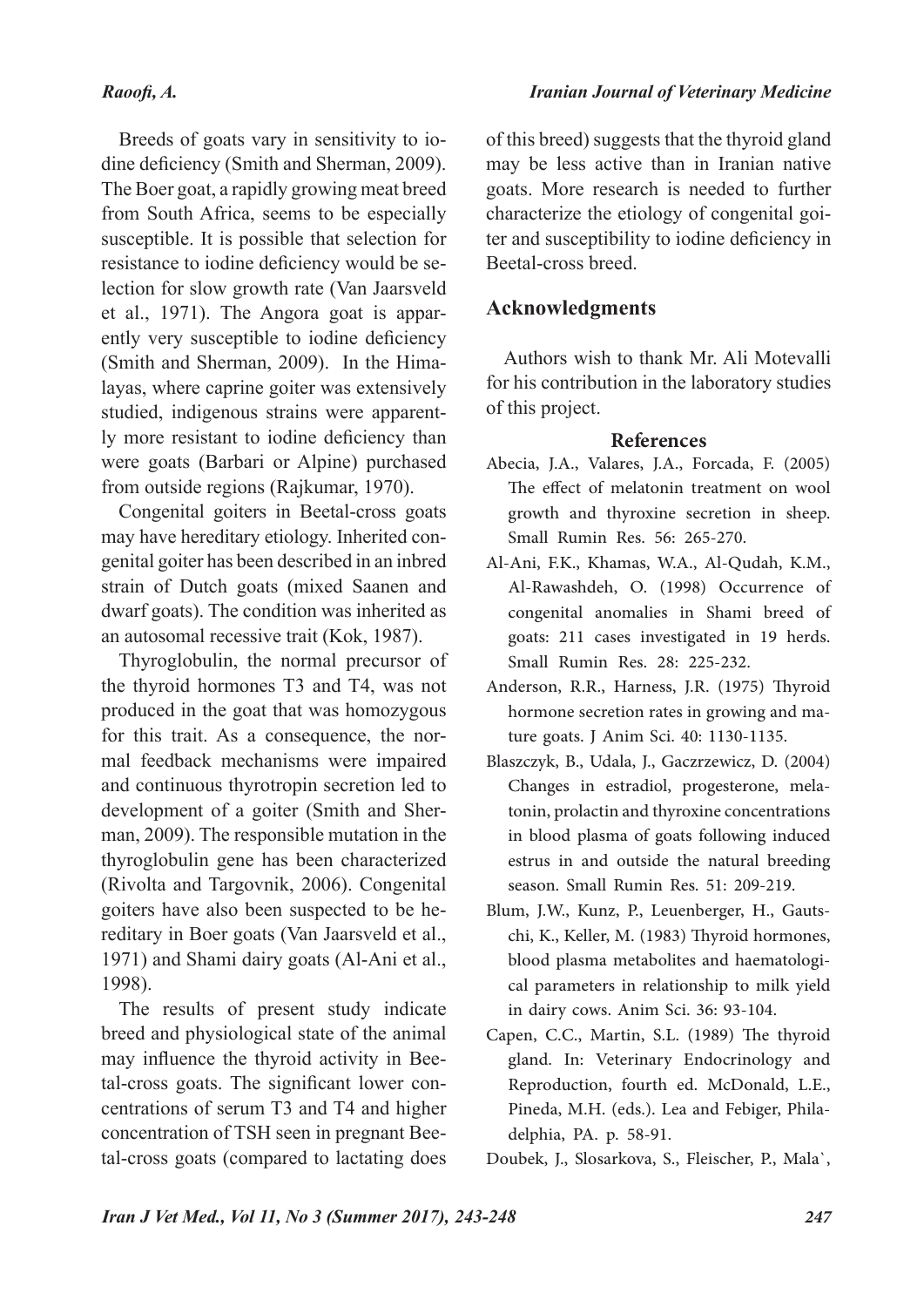G., Skrivanek, M. (2003) Metabolic and hormonal profiles of potentiated cold stress in lambs during early postnatal period. Czech J Anim Sci. 48: 403-411.

- Dwyer, C.M., Lawrence, A.B. (2005) A review of the behavioural and physiological adaptations of hill and lowland breeds of sheep that favour lamb survival. Appl Anim Behav Sci. 92: 235-260.
- Dwyer, C.M., Morgan, A. (2006) Maintenance of body temperature in the neonatal lamb: Effects of breed, birth weight, and litter size. J Anim Sci. 84: 1093-1101.
- Fallah-Rad, A.H., Connor, M.L. (1999) Relationships of thyroid hormones, IGF-I and testosterone in breeds of ram lambs with low and high prolificacies. Can J Anim Sci. 79: 441-448.
- Forbes, C.D., Fernandez, J.M., Bunting, L.D., Southern, L.L., Thompson Jr. D.L., Gentry, L.R., Chapa, A.M. (1998) Growth and metabolic characteristics of Suffolk and Gulf Coast Native yearling ewes supplemented with chromium tripicolinate. Small Rumin Res. 28: 149-160.
- Kok, K., Van Dijk, J. E., Sterk, A., Baas, F., Van Ommen, G. J., De Vijlder, J. J. M. (1987) Autosomal recessive inheritance of goiter in Dutch goats. J Hered. 78: 298-300.
- Manalu, W., Sumaryadi, M. Y., Kusumorini, N. (1997) Maternal serum concentrations of total triiodothyronine, tetraiodothyronine and cortisol in different status of pregnancy during late pregnancy in Ettawah-cross does. Asian-Australas J Anim Sci. 10: 385-390.
- Naqvi, S. M. K., Rai, A. K. (1991) Influence of dietary energy-level on sheep for mutton during winter. 2. Effect on cardiorespiratory responses, rectal temperature, some blood metabolites, enzymes and thyroidal hormones. Indian J Anim Sci. 61: 1126-1131.
- Rajkumar, S.S. (1970) Incidence of goiter in

goats. Indian Vet J. 47: 185-187.

- Riis, P.M., Madsen, A. (1985) Thyroxine concentration and secretion rates in relation to pregnancy, lactation and energy balance in goats. J Endocr. 107: 421-427.
- Rivolta, C.M., Targovnik, H.M. (2006) Molecular advances in thyroglobulin disorders. Clin Chim Acta. 374: 8-24.
- Shakeri, M. (2004) An abattoir survey on the frequency of goiter in small ruminants in Garmsar township, DVM Thesis, Faculty of Veterinary Medicine, Garmsar Branch, Islamic Azad University.
- Smith, M.C., Sherman, D.M. (2009) Goat Medicine. (2<sup>nd</sup> ed.) Wiley-Blackwell, Ames, USA.
- Todini, L., Delgadillo, J. A., Debenedetti, A., Chemineau, P. (2006) Plasma total T3 and T4 concentrations in bucks as affected by photoperiod. Small Rumin Res. 65: 8-13.
- Todini, L. (2007) Thyroid hormones in small ruminants: effects of endogenous, environmental and nutritional factors. Animal. 1: 997-1008.
- Todini, L., Malfatti, A., Valbonesi, A., Trabalza-Marinucci, M. Debenedetti, A. (2007) Plasma total T3 and T4 concentrations in goats at different physiological stages, as affected by the energy intake. Small Rumin Res. 68: 285-290.
- Van Jaarsveld, P., Theron, C., Van Der Walt, B., Van Zyl, A. (1971) Congenital goitre in South African Boer goats. J S Afr Vet Med Assoc. 42: 295-303.
- Verde, L.S., Trenkle, A. (1987) Concentrations of hormones in plasma from cattle with different growth potentials. J Anim Sci. 64: 426-432.
- Williams, C.C., Calmes, K.J., Fernandez, J.M., Stanley, C.C., Lovejoy, J.C., Bateman, H.G., Gentry, L.R., Gantt, D.T., Harding, G.D. (2004) Glucose metabolism and insulin sensitivity in Gulf Coast native and Suffolk ewes during late gestation and early lactation. Small Rumin Res. 54: 167-171.